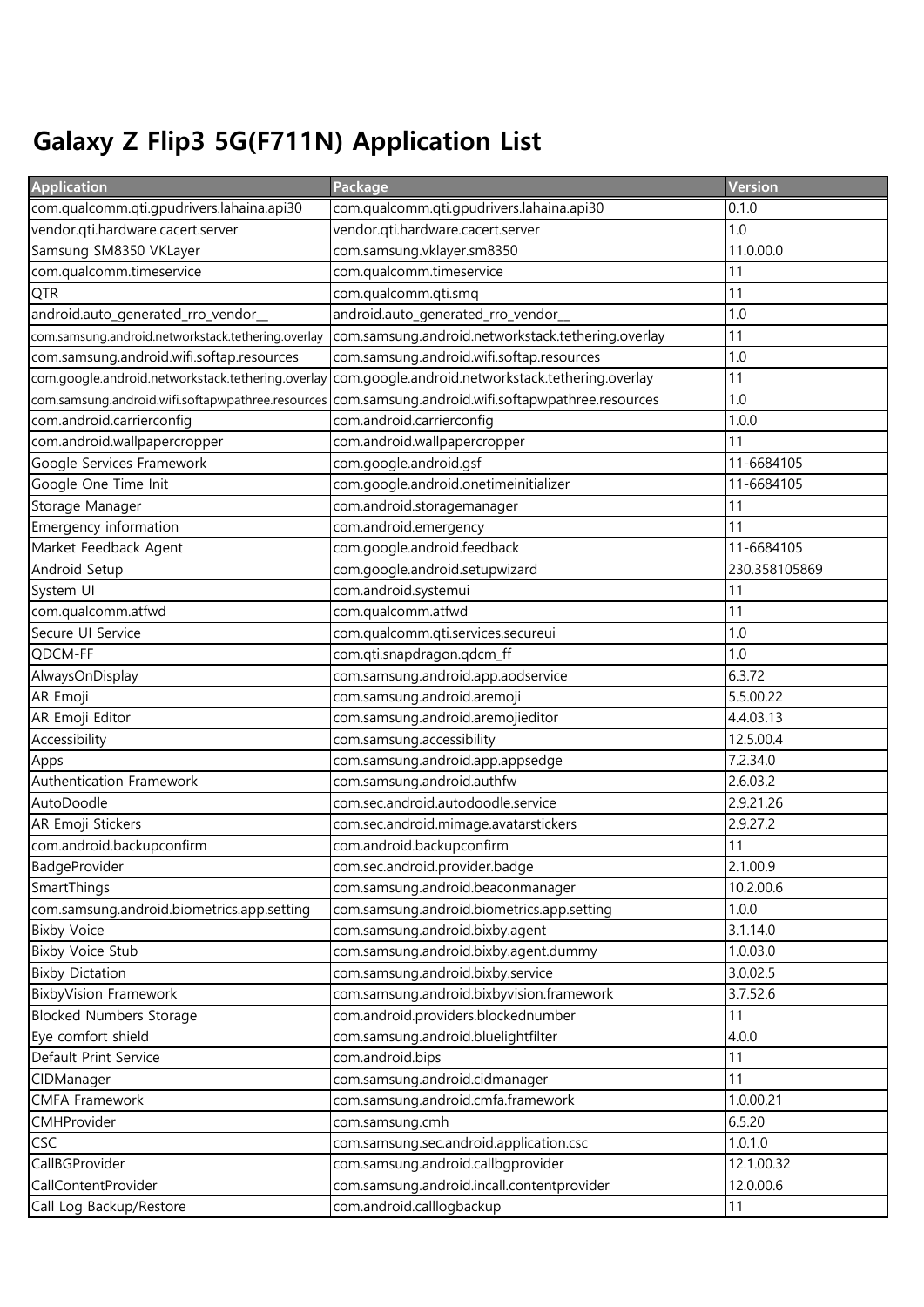| ClipboardSaveService                 | com.samsung.clipboardsaveservice           | 2.0               |
|--------------------------------------|--------------------------------------------|-------------------|
| Edge panels                          | com.samsung.android.app.cocktailbarservice | 7.2.31.0          |
| Work profile                         | com.samsung.android.knox.containeragent    | 2.7.05001015      |
| ControlPanel                         | com.samsung.controlpanel                   | 12.5.00.34        |
| DeviceKeystring                      | com.sec.android.app.factorykeystring       | 11                |
| <b>DQA</b>                           | com.samsung.android.dqagent                | 2.0.19            |
| DeviceTest                           | com.sec.factory                            | 11                |
| DiagMonAgent                         | com.sec.android.diagmonagent               | 7.1.30            |
| Samsung Digital Key                  | com.samsung.android.digitalkey             | 1.0.00.25         |
| Digital Wellbeing                    | com.samsung.android.forest                 | 2.5.01.11         |
| Files                                | com.google.android.documentsui             | aml_doc_301800104 |
| com.google.android.documentsui       | com.google.android.documentsui             |                   |
| com.google.android.documentsui       | com.google.android.documentsui             |                   |
| com.google.android.documentsui       | com.google.android.documentsui             |                   |
| com.google.android.documentsui       | com.google.android.documentsui             |                   |
| com.google.android.documentsui       | com.google.android.documentsui             |                   |
| com.google.android.documentsui       | com.google.android.documentsui             |                   |
| com.google.android.documentsui       | com.google.android.documentsui             |                   |
| Downloads                            | com.android.providers.downloads.ui         | 11                |
| Wallpapers                           | com.samsung.android.app.dressroom          | 1.5.38            |
| Live focus                           | com.samsung.android.app.dofviewer          | 6.0.80            |
| Wallpaper services                   | com.samsung.android.dynamiclock            | 3.3.02.29         |
| Dynamic System Updates               | com.android.dynsystem                      | 11                |
| TestWandFota                         | com.samsung.android.app.earphonetypec      | 1.2.18            |
| Nearby device scanning               | com.samsung.android.easysetup              | 11.1.02.1         |
| com.samsung.android.knox.attestation | com.samsung.android.knox.attestation       | 1.2.00.26         |
| com.sec.epdg                         | com.sec.epdg                               | 11                |
| <b>External Storage</b>              | com.android.externalstorage                | 11                |
| Facebook App Installer               | com.facebook.system                        | 67.3.0            |
| Facebook Services                    | com.facebook.services                      | 67.3.0            |
| FaceService                          | com.samsung.faceservice                    | 4.5.03            |
| Secure Wi-Fi                         | com.samsung.android.fast                   | 6.8.02.3          |
| Finder                               | com.samsung.android.app.galaxyfinder       | 9.7.72.0          |
| Find My Mobile                       | com.samsung.android.fmm                    | 7.2.14.18         |
| Software update                      | com.wssyncmldm                             | 3.7.23            |
| Fused Location                       | com.android.location.fused                 | 11                |
| Galaxy Store                         | com.sec.android.app.samsungapps            | 4.5.26.5          |
| Samsung SM8350 GameDriver            | com.samsung.gamedriver.sm8350              | 11.0.00.0         |
| Game Launcher                        | com.samsung.android.game.gamehome          | 5.0.04.2          |
| Game Optimizing Service              | com.samsung.android.game.gos               | 3.4.04.8          |
| Game Booster                         | com.samsung.android.game.gametools         | 3.0.02.2          |
| Package installer                    | com.google.android.packageinstaller        | 11-7276604        |
| GPUWatch                             | com.samsung.gpuwatchapp                    | 2.0.40            |
| HPSClient2.0 Service                 | com.skt.hps20client                        | 2.2.2.cr1         |
| Tags                                 | com.samsung.android.service.tagservice     | 1.6.19.0          |
| HdmApp                               | com.samsung.android.hdmapp                 | 1.0.00.10         |
| Health Platform                      | com.samsung.android.service.health         | 1.0.01.07         |
| Adapt Sound                          | com.sec.hearingadjust                      | 11.0.45           |
| HwModuleTest                         | com.sec.android.app.hwmoduletest           | 11                |
| Radio                                | com.sec.android.app.fm                     | 12.0.00.43        |
| IPService                            | com.samsung.ipservice                      | 4.5.12            |
| ImsLogger                            | com.sec.imslogger                          | 1.20200801        |
| Input Devices                        | com.android.inputdevices                   | 11                |
|                                      |                                            |                   |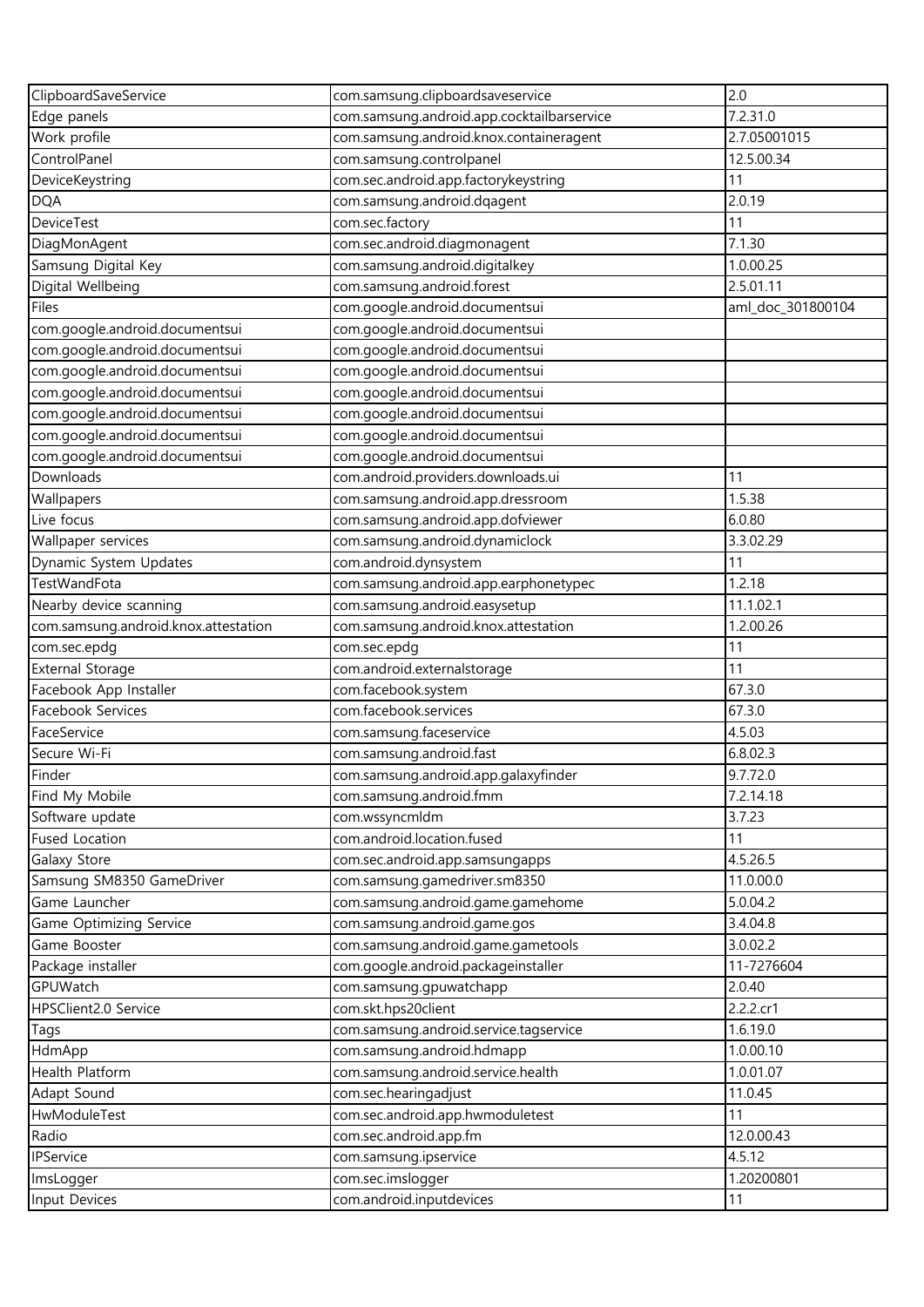| SmartFPSAdjuster                                                                                     | com.sec.android.smartfpsadjuster                                                          | 11                |
|------------------------------------------------------------------------------------------------------|-------------------------------------------------------------------------------------------|-------------------|
| Samsung Visit In                                                                                     | com.samsung.android.ipsgeofence                                                           | 4.1.02.122        |
| <b>KLMS Agent</b>                                                                                    | com.samsung.klmsagent                                                                     | 3.4.21115         |
| Number guidance service                                                                              | com.samsung.kt114provider2                                                                | 12.0.03.0         |
| KT Hidden Menu                                                                                       | com.samsung.hidden.KT                                                                     | 1.0               |
| 원스토어                                                                                                 | com.kt.olleh.storefront                                                                   | 6.12.2            |
| <b>KPNS</b>                                                                                          | com.ktpns.pa                                                                              | 03.02.00          |
| olleh service agent                                                                                  | com.kt.serviceagent                                                                       | 3.0.13            |
| KT 고객 특화 서비스                                                                                         | com.kt.olleh.servicemenu                                                                  | 01.07.14          |
| Work profile                                                                                         | com.samsung.android.knox.containercore                                                    | 1.0               |
| Device Services                                                                                      | com.samsung.android.kgclient                                                              | 3.0.56            |
| Knox Key Chain                                                                                       | com.samsung.knox.keychain                                                                 | 11                |
| KnoxPushManager                                                                                      | com.samsung.android.knox.pushmanager                                                      | 1.1.00.39         |
| GPSnWPS                                                                                              | com.lguplus.lgugpsnwps                                                                    | 00.00.24          |
| <b>LGUHiddenMenu</b>                                                                                 | com.samsung.hidden.LGU                                                                    | 1.0               |
| 원스토어                                                                                                 | com.lguplus.appstore                                                                      | 6.12.2            |
| Link to Windows Service                                                                              | com.samsung.android.mdx                                                                   | 2.2.01.10         |
| <b>DECO PIC</b>                                                                                      | com.samsung.android.livestickers                                                          | 2.5.00.20         |
| Live Wallpaper Picker                                                                                | com.android.wallpaper.livepicker                                                          | 11                |
| com.android.localtransport                                                                           | com.android.localtransport                                                                | 11                |
| Locale Overlay Manager                                                                               | com.samsung.android.localeoverlaymanager                                                  | 11                |
| <b>MCFDeviceContinuity</b>                                                                           | com.samsung.android.mcfds                                                                 | 1.0.01.30         |
| Work Setup                                                                                           | com.android.managedprovisioning                                                           | 11                |
| Samsung Galaxy Friends                                                                               | com.samsung.android.mateagent                                                             | 2.1.40.18         |
| mlp                                                                                                  | com.samsung.mlp                                                                           | 5.2.02            |
| com.android.providers.media                                                                          | com.android.providers.media                                                               | 11                |
| MmsService                                                                                           | com.android.mms.service                                                                   | 11                |
| MobileWips                                                                                           | com.samsung.android.server.wifi.mobilewips                                                | 1.1.26.0          |
| Service mode RIL                                                                                     | com.sec.android.RilServiceModeApp                                                         | 11                |
| MTP application                                                                                      | com.samsung.android.MtpApplication                                                        | 1.0               |
| MTP Host                                                                                             | com.android.mtp                                                                           | 11                |
| Separate app sound                                                                                   | com.samsung.android.setting.multisound                                                    | 3.0.00.16         |
| NSDSWebApp                                                                                           | com.sec.vsim.ericssonnsds.webapp                                                          | 2.0.06.0          |
| Samsung Location SDK                                                                                 | com.sec.location.nsflp2                                                                   | 5.4.08            |
| NetworkDiagnostic                                                                                    |                                                                                           | 2.5.06.2          |
|                                                                                                      | com.samsung.android.networkdiagnostic<br>com.google.android.networkstack.permissionconfig |                   |
| com.google.android.networkstack.permissionconfiq<br>com.google.android.networkstack.permissionconfig | com.google.android.networkstack.permissionconfig                                          |                   |
| com.google.android.networkstack.permissionconfig                                                     | com.google.android.networkstack.permissionconfig                                          |                   |
| com.google.android.networkstack.permissionconfig                                                     | com.google.android.networkstack.permissionconfig                                          |                   |
| com.google.android.networkstack.permissionconfig                                                     | com.google.android.networkstack.permissionconfig                                          | r_aml_301500700   |
| com.google.android.networkstack.permissionconfig                                                     | com.google.android.networkstack.permissionconfig                                          |                   |
| com.google.android.networkstack.permissionconfig                                                     | com.google.android.networkstack.permissionconfig                                          |                   |
| com.google.android.networkstack.permissionconfig                                                     | com.google.android.networkstack.permissionconfig                                          |                   |
| com.google.android.networkstack                                                                      | com.google.android.networkstack                                                           |                   |
| com.google.android.networkstack                                                                      | com.google.android.networkstack                                                           |                   |
|                                                                                                      |                                                                                           |                   |
| com.google.android.networkstack<br>com.google.android.networkstack                                   | com.google.android.networkstack<br>com.google.android.networkstack                        |                   |
|                                                                                                      |                                                                                           |                   |
| com.google.android.networkstack                                                                      | com.google.android.networkstack                                                           |                   |
| com.google.android.networkstack                                                                      | com.google.android.networkstack                                                           |                   |
| Network manager                                                                                      | com.google.android.networkstack                                                           | aml_net_301800205 |
| com.google.android.networkstack                                                                      | com.google.android.networkstack                                                           |                   |
| com.google.android.networkstack                                                                      | com.google.android.networkstack                                                           |                   |
| Configuration update                                                                                 | com.samsung.android.app.omcagent                                                          | 5.3.64            |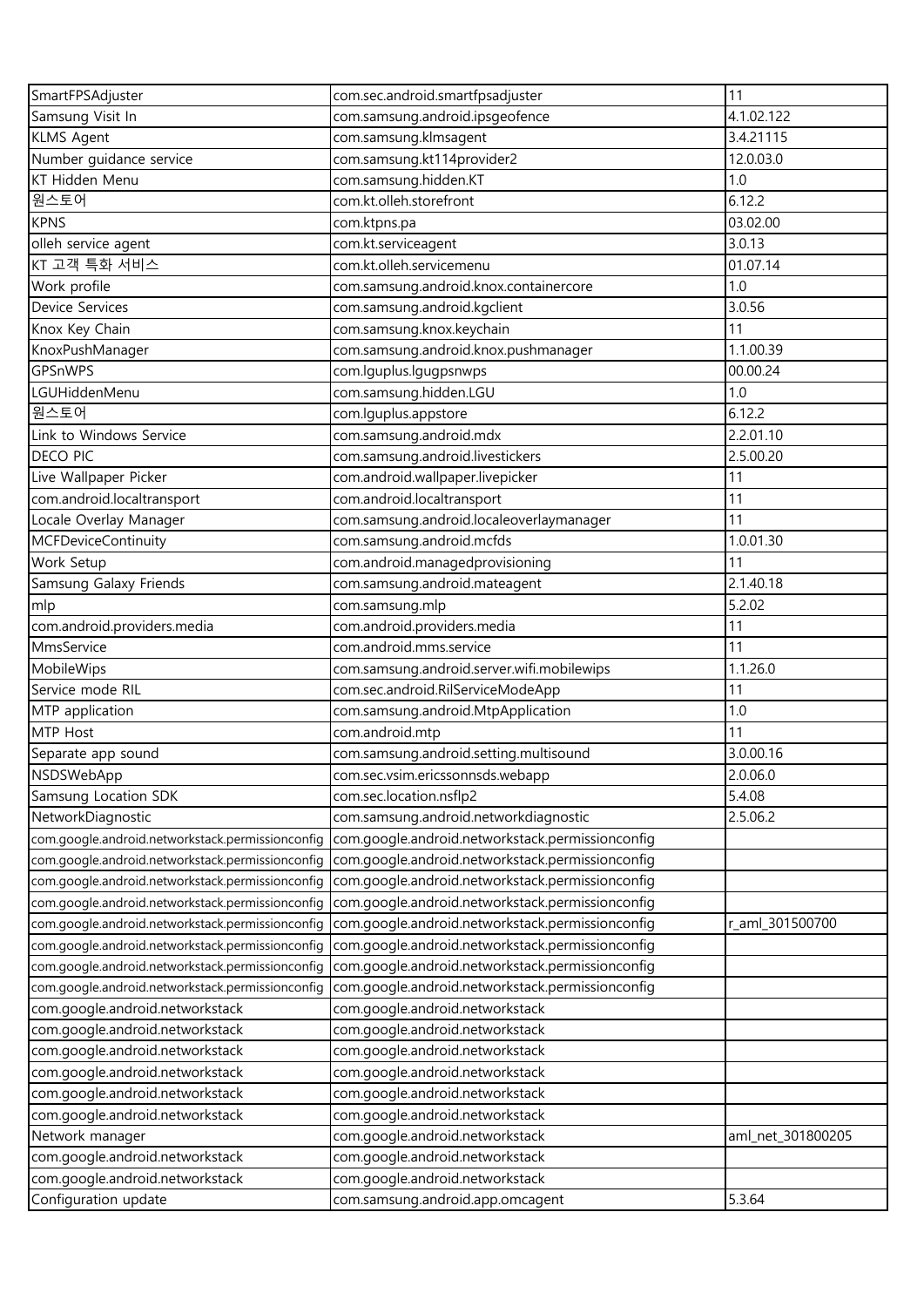| com.android.ons                       | com.android.ons                                                 | 11          |
|---------------------------------------|-----------------------------------------------------------------|-------------|
| OPEN Market Hidden Menu               | com.samsung.hidden.OPENMarket                                   | 1.0         |
| Configuration message                 | com.wsomacp                                                     | 7.4.09      |
| ONE store service                     | com.skt.skaf.OA00018282                                         | 7.021       |
| IMS Device Management                 | com.ims.dm                                                      | 2.7.22      |
| People edge                           | com.samsung.android.service.peoplestripe                        | 12.7.00.0   |
| RilNotifier                           | com.sec.app.RilErrorNotifier                                    | 1.0.0       |
| Photo Editor                          | com.sec.android.mimage.photoretouching                          | 2.9.23.41   |
| Application installer                 | com.sec.android.preloadinstaller                                | 11          |
| ProxyHandler                          | com.android.proxyhandler                                        | 11          |
| QRreader                              | com.sec.android.QRreader                                        | 1.0.28      |
| Media and devices                     | com.samsung.android.mdx.quickboard                              | 2.0.14.632  |
| <b>Bixby Routines</b>                 | com.samsung.android.app.routines                                | 3.1.20.17   |
| <b>Customization Service</b>          | com.samsung.android.rubin.app                                   | 2.9.02.2    |
| SCameraService                        | com.samsung.android.camerasdkservice                            | 1.1         |
| SCameraXService                       | com.samsung.android.cameraxservice                              | 1.1         |
| Configuration update                  | com.samsung.android.sdm.config                                  | 3.0.12      |
| SEMFactoryApp                         | com.sem.factoryapp                                              | 1.0.00.41   |
| SKMSAgentService                      | com.skms.android.agent                                          | 1.0.40-54   |
| SKT Hidden Menu                       | com.samsung.hidden.SKT                                          | 1.0         |
| 원스토어                                  | com.skt.skaf.A000Z00040                                         | 6.12.2      |
| Software update                       | com.sec.android.soagent                                         | 6.0.12      |
| Samsung Push Service                  | com.sec.spp.push                                                | 3.3.06      |
| <b>SVC Agent</b>                      | com.samsung.android.svcagent                                    | 6.0.00.3    |
| Samsung voice input                   | com.samsung.android.svoiceime                                   | 2.3.02.4    |
| T 안심                                  | com.skt.t_smart_charge                                          | 1.89        |
| Samsung account                       | com.osp.app.signin                                              | 12.5.00.10  |
| Samsung Checkout                      | com.sec.android.app.billing                                     | 5.0.38.0    |
| Calendar Storage                      | com.android.providers.calendar                                  | 12.1.00.5   |
| Camera                                | com.sec.android.app.camera                                      | 11.1.01.74  |
| Samsung Cloud                         | com.samsung.android.scloud                                      | 4.8.00.13   |
| Contacts                              | com.samsung.android.app.contacts                                | 12.7.00.49  |
| Contacts Storage                      | com.samsung.android.providers.contacts                          | 12.7.31     |
| Samsung Core Services                 | com.samsung.android.scs                                         | 1.2.00.22   |
| Samsung Device Health Manager Service | com.sec.android.sdhms                                           | 11          |
| Phone                                 |                                                                 | 12.7.00.49  |
| Group Sharing                         | com.samsung.android.dialer<br>com.samsung.android.mobileservice | 12.2.01.11  |
|                                       |                                                                 | 12.1.07.9   |
| Gallery<br>Call                       | com.sec.android.gallery3d<br>com.samsung.android.incallui       | 12.1.05.68  |
| Magnifier                             |                                                                 | 11.0.79     |
|                                       | com.sec.android.app.magnifier                                   |             |
| Messages                              | com.samsung.android.messaging                                   | 12.2.00.123 |
| Samsung Multi Connectivity            | com.samsung.android.mcfserver                                   | 1.0.03.30   |
| Samsung Pass                          | com.samsung.android.samsungpass                                 | 2.6.05.7    |
| SamsungPositioning                    | com.samsung.android.samsungpositioning                          | 3.1.01.8    |
| SamsungSmartSuggestions               | com.samsung.android.smartsuggestions                            | 11          |
| Video Player                          | com.samsung.android.video                                       | 7.3.10.75   |
| Separated Apps                        | com.samsung.android.appseparation                               | 1.0.02.6    |
| Configuration update                  | com.samsung.android.providers.carrier                           | 1.0.33      |
| Download Manager                      | com.android.providers.downloads                                 | 11          |
| Sec Media Storage                     | com.samsung.android.providers.media                             | 11          |
| My Files                              | com.sec.android.app.myfiles                                     | 12.2.00.251 |
| Settings                              | com.android.settings                                            | 11          |
| Settings Suggestions                  | com.android.settings.intelligence                               | 11          |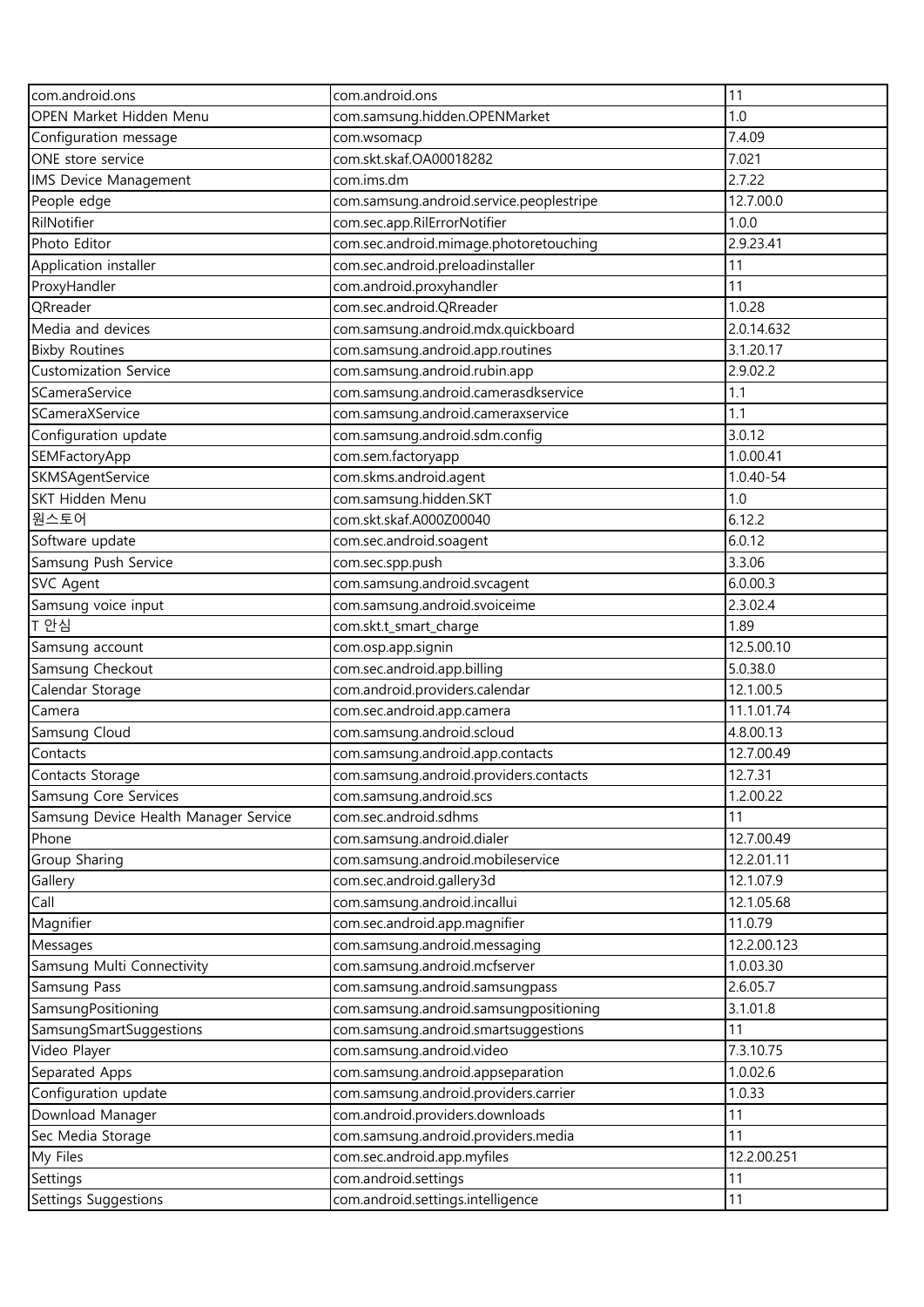| Samsung SetupWizard                      | com.sec.android.app.SecSetupWizard                          | 3.2.26.1     |
|------------------------------------------|-------------------------------------------------------------|--------------|
| SecSoundPicker                           | com.samsung.android.secsoundpicker                          | 1.0.01.41    |
| Dialer Storage                           | com.android.providers.telephony                             | 11           |
| Secure Folder                            | com.samsung.knox.securefolder                               | 1.6.02.14    |
| Send SOS messages                        | com.sec.android.app.safetyassurance                         | 12.1.00.77   |
| SettingsBixby                            | com.samsung.android.app.settings.bixby                      | 3.1.13       |
| Settings Storage                         | com.android.providers.settings                              | 11           |
| Settings                                 | com.samsung.android.SettingsReceiver                        | 11           |
| Quick Share                              | com.samsung.android.app.sharelive                           | 12.3.00.42   |
| com.android.sharedstoragebackup          | com.android.sharedstoragebackup                             | 11           |
| Shell                                    | com.android.shell                                           | 11           |
| Single Take                              | com.samsung.android.singletake.service                      | 2.1.00.67    |
| Smart Call                               | com.samsung.android.smartcallprovider                       | 12.3.11.3    |
| EpdgTestApp                              | com.sec.epdgtestapp                                         | 11           |
| Device care                              | com.samsung.android.lool                                    | 12.3.00.29   |
| Device security                          | com.samsung.android.sm.devicesecurity                       | 7.1.13       |
| SmartPush                                | com.skt.skaf.OA00199800                                     | 12.41        |
| com.samsung.android.smartswitchassistant | com.samsung.android.smartswitchassistant                    | 2.0.01       |
| SmartThings Framework                    | com.samsung.android.service.stplatform                      | 1.2.00.16    |
| Smart Touch Call                         | com.samsung.android.visualars                               | 1.0.0.5      |
| SoundAlive                               | com.sec.android.app.soundalive                              | 11.0.35      |
| Intent Filter Verification Service       | com.android.statementservice                                | 1.0          |
| Crocro and friends                       | com.samsung.android.app.camera.sticker.facearavatar.preload | 3.0.11       |
| StoryService                             | com.samsung.storyservice                                    | 4.5.16       |
| SumeNN                                   | com.samsung.android.sume.nn.service                         | 1.9.03.18    |
|                                          |                                                             | 7.6.8.3      |
| Microsoft SwiftKey Keyboard              | com.touchtype.swiftkey<br>com.swiftkey.swiftkeyconfigurator | 2.2.0.473    |
| Microsoft SwiftKey Factory Settings      |                                                             | 1.4.05.5     |
| SystemUIBixby2<br>SystemUpdate           | com.samsung.systemui.bixby2<br>com.sec.android.systemupdate | 12.0.00.0    |
| TADownloader                             |                                                             | 1.2.06       |
|                                          | com.samsung.android.tadownloader<br>com.skt.prod.dialer     | 10.2.2       |
| Tphone                                   |                                                             |              |
| Phone Mode Setting                       | com.skt.prod.phone.phonemodesetupwizard                     | 0.2.5        |
| AuthFw TaPack                            | com.samsung.android.tapack.authfw                           | 1.0.36.0     |
| Tags                                     | com.android.apps.tag                                        | 4.3.01       |
| <b>TalkBack</b>                          | com.samsung.android.accessibility.talkback                  | 12.5.00.6    |
| Tasks                                    | com.samsung.android.app.taskedge                            | 4.3.12       |
| Phone Services                           | com.android.phone                                           | 11           |
| Phone                                    | com.android.server.telecom                                  | 11           |
| Call settings                            | com.samsung.android.app.telephonyui                         | 12.1.05.79   |
| Galaxy Themes Service                    | com.samsung.android.themecenter                             | 11.2.0.0     |
| Galaxy Themes                            | com.samsung.android.themestore                              | 5.2.01.10714 |
| Tips                                     | com.samsung.android.app.tips                                | 3.2.27.0     |
| One UI Home                              | com.sec.android.app.launcher                                | 12.5.00.105  |
| <b>User Dictionary</b>                   | com.android.providers.userdictionary                        | 11           |
| UsimDownload                             | com.sec.android.UsimRegistrationKOR                         | 1.0.0        |
| VolumeMonitorProvider                    | com.sec.android.app.volumemonitorprovider                   | 1.2.02       |
| VpnDialogs                               | com.android.vpndialogs                                      | 11           |
| core                                     | com.microsoft.appmanager                                    | 1.21043.54.0 |
| <b>IMS Service</b>                       | com.sec.imsservice                                          | 1.0          |
| Knox Analytics Uploader                  | com.samsung.android.knox.analytics.uploader                 | 1.3.03.0     |
| KnoxVpnPacProcessor                      | com.knox.vpn.proxyhandler                                   | 11           |
| ringtonebackup                           | com.sec.android.app.ringtoneBR                              | 1.0.00.5     |
| Service mode                             | com.sec.android.app.servicemodeapp                          | 11           |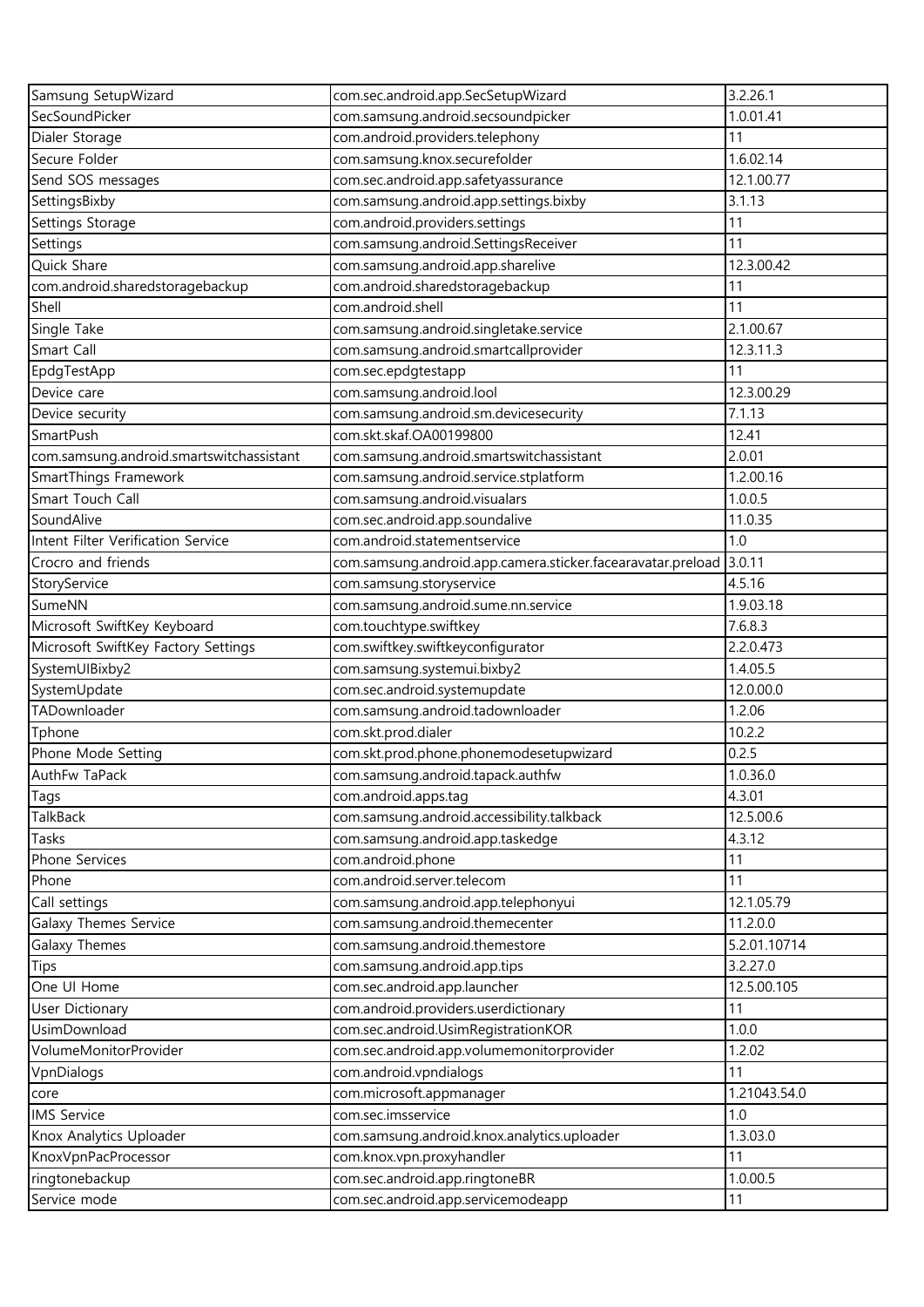| SmartFaceService                       | com.samsung.android.smartface                    | 1.0             |
|----------------------------------------|--------------------------------------------------|-----------------|
| com.samsung.android.wallpaper.res      | com.samsung.android.wallpaper.res                | 11              |
| Smart Tutor                            | com.rsupport.rs.activity.rsupport.aas2           | 1.5 (build 293) |
| AR Doodle                              | com.samsung.android.ardrawing                    | 3.1.01.20       |
| System Tracing                         | com.android.traceur                              | 1.0             |
| EmergencyManagerService                | com.sec.android.emergencymode.service            | 1.1.00.54       |
| Sound picker                           | com.samsung.android.app.soundpicker              | 10.0.11.16      |
| Create movie                           | com.samsung.app.highlightplayer                  | 3.6.80.13       |
| Launcher                               | com.sec.android.emergencylauncher                | 1.1.00.36       |
| com.android.wallpaperbackup            | com.android.wallpaperbackup                      | 11              |
| <b>Smartcard Service</b>               | com.sktelecom.smartcard.SmartcardService         | 1.3             |
| Foundation                             | com.monotype.android.font.foundation             | 2.3.04.0        |
| U+ Customer Center                     | com.lguplus.mobile.cs                            | 5.10.83         |
| Samsung Blockchain Keystore            | com.samsung.android.coldwalletservice            | 1.3.05.9        |
| Certificate Installer                  | com.android.certinstaller                        | 11              |
| SecureElementApplication               | com.android.se                                   | 11              |
| Link Sharing                           | com.samsung.android.app.simplesharing            | 12.2.00.6       |
| Video call effects                     | com.samsung.android.vtcamerasettings             | 1.2.04.16       |
| USIM Agent                             | com.lguplus.tsmproxy                             | 04.00.02        |
| Motion photo Viewer                    | com.samsung.android.motionphoto.viewer           | 1.0.46          |
| Facebook App Manager                   | com.facebook.appmanager                          | 67.3.0          |
| Sticker Center                         | com.samsung.android.stickercenter                | 2.1.00.8        |
| Samsung capture                        | com.samsung.android.app.smartcapture             | 4.7.17          |
| <b>DRParser Mode</b>                   | com.sec.android.app.parser                       | 12.0.00.4       |
| Samsung Kids Installer                 | com.samsung.android.kidsinstaller                | 10.3.05.2       |
| Software Update                        | com.skt.skaf.OA00412131                          | 3.4.04          |
| WlanTest                               | com.sec.android.app.wlantest                     | 1.1.0           |
| Auto Hotspot                           | com.sec.mhs.smarttethering                       | 1.0.98.0        |
| PASS                                   | com.kt.ktauth                                    | 02.01.17        |
| Video Editor                           | com.sec.android.app.vepreload                    | 3.6.80.13       |
| com.google.ar.core                     | com.google.ar.core                               | 0               |
| TetheringAutomation                    | com.sec.automation                               | 2.0.1           |
| Wi-Fi Tips                             | com.samsung.android.net.wifi.wifiguider          | 1.5.00.84       |
| ChromeCustomizations                   | com.sec.android.app.chromecustomizations         | 3.0.28          |
| Bluetooth MIDI Service                 | com.android.bluetoothmidiservice                 | R-initial       |
| Filter Provider                        | com.samsung.android.provider.filterprovider      | 5.1.16          |
| Enterprise Sim Pin Service             | com.sec.enterprise.mdm.services.simpin           | 11              |
| SEIOAgent                              | com.skp.seio                                     | 2.7.2           |
| Automation Test                        | com.sec.android.app.DataCreate                   | 1.1             |
| SecurityLogAgent                       | com.samsung.android.securitylogagent             | 10.1.00.1       |
| KT 금융유심관리                              | com.kt.ollehusimmanager                          | 2.2.4           |
| Calendar                               | com.samsung.android.calendar                     | 12.2.03.1000    |
| Favourite Contacts                     | com.sec.android.widgetapp.easymodecontactswidget | 12.5.14         |
| System Helper Service                  | com.qualcomm.qti.services.systemhelper           | 1.0             |
| Samsung Free                           | com.samsung.android.app.spage                    | 5.3.02.8        |
| MDMApp                                 | com.samsung.android.mdm                          | 1.0             |
| slocation                              | com.samsung.android.location                     | 1.5.82.100      |
| Application recommendations            | com.samsung.android.mapsagent                    | 1.0.00.27       |
| Android R Easter Egg                   | com.android.egg                                  | 1.0             |
| Quick Share                            | com.samsung.android.aware.service                | 3.5.11.18       |
| Safety Information                     | com.samsung.safetyinformation                    | 3.0.34.0        |
| com.android.providers.partnerbookmarks | com.android.providers.partnerbookmarks           | 11              |
| HpsAgree                               | com.skt.hpsagree                                 | 1.0             |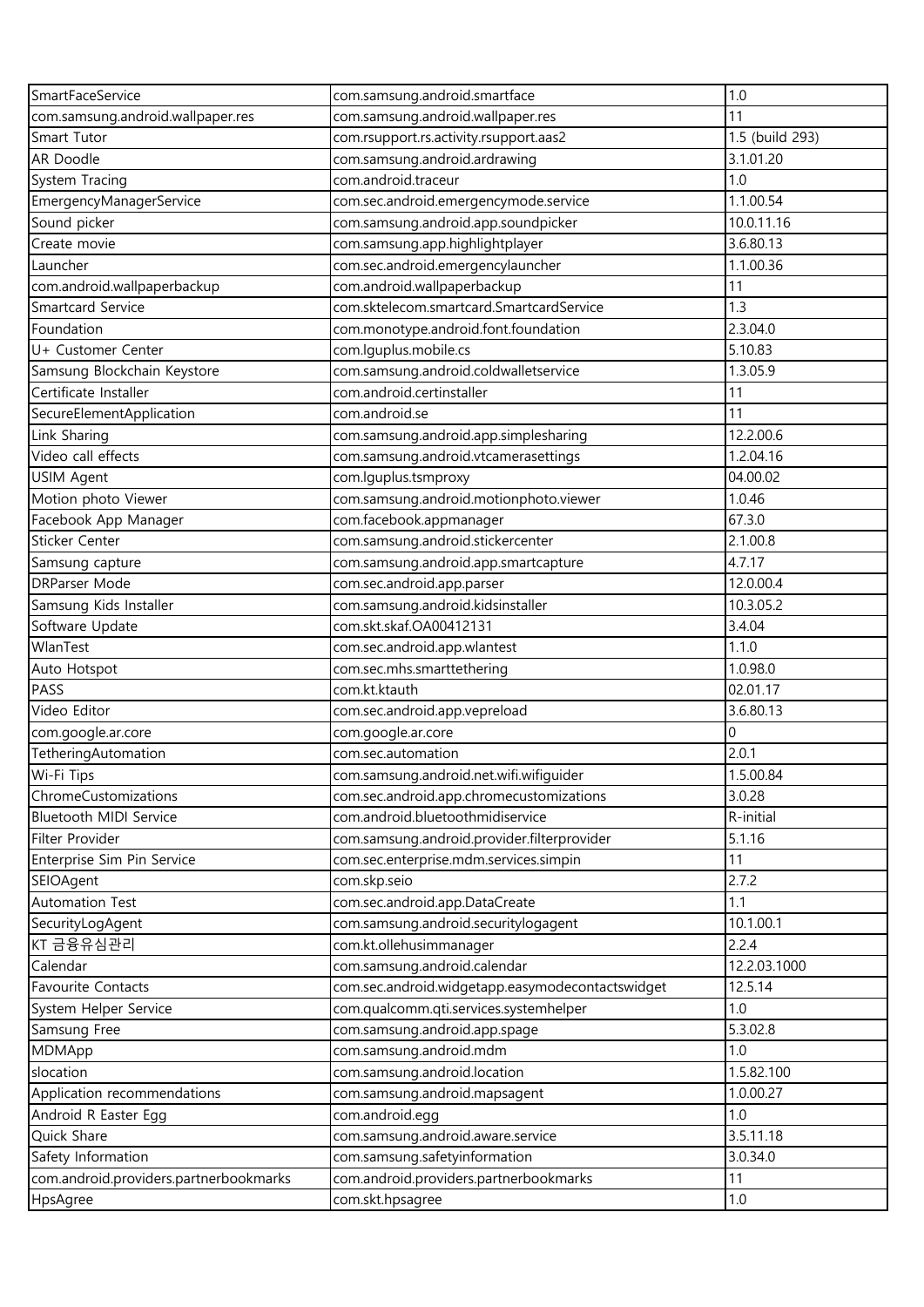| Photo Screensavers                    | com.android.dreams.phototable                               | 11                |
|---------------------------------------|-------------------------------------------------------------|-------------------|
| <b>BBCAgent</b>                       | com.samsung.android.bbc.bbcagent                            | 5.0.00.22         |
| EasyOneHand                           | com.sec.android.easyonehand                                 | 5.0               |
| AASAservice                           | com.samsung.aasaservice                                     | 15                |
| Clock                                 | com.sec.android.app.clockpackage                            | 12.0.10.45        |
| com.samsung.ucs.agent.ese             | com.samsung.ucs.agent.ese                                   | 11                |
| <b>USBSettings</b>                    | com.sec.usbsettings                                         | 1.0               |
| ShortcutBNR                           | com.samsung.android.shortcutbackupservice                   | 11                |
| Video Trimmer                         | com.samsung.app.newtrim                                     | 3.0.25.1          |
| Dual Messenger                        | com.samsung.android.da.daagent                              | 3.1.00.0          |
| Knox Enrollment Service               | com.sec.enterprise.knox.cloudmdm.smdms                      | 2.1.55            |
| SIM Toolkit                           | com.android.stk                                             | 11                |
| Private Share                         | com.samsung.android.privateshare                            | 1.1.00.31         |
| com.google.android.captiveportallogin | com.google.android.captiveportallogin                       |                   |
| com.google.android.captiveportallogin | com.google.android.captiveportallogin                       |                   |
| CaptivePortalLogin                    | com.google.android.captiveportallogin                       | aml_cap_301800004 |
| com.google.android.captiveportallogin | com.google.android.captiveportallogin                       |                   |
| com.google.android.captiveportallogin | com.google.android.captiveportallogin                       |                   |
| com.google.android.captiveportallogin | com.google.android.captiveportallogin                       |                   |
| com.google.android.captiveportallogin | com.google.android.captiveportallogin                       |                   |
| com.google.android.captiveportallogin | com.google.android.captiveportallogin                       |                   |
| Autofill with Samsung Pass            | com.samsung.android.samsungpassautofill                     | 2.5.07.2          |
| Print Spooler                         | com.android.printspooler                                    | 11                |
| 마이 케이티                                | com.ktshow.cs                                               | 06.03.02          |
| AppLinker                             | com.sec.android.app.applinker                               | 2.1.17            |
| PacProcessor                          | com.android.pacprocessor                                    | 11                |
| SimMobilityKit                        | com.samsung.ims.smk                                         | 1.3.20            |
| Android Shared Library                | com.google.android.ext.shared                               |                   |
| Nearby Service                        | com.samsung.android.allshare.service.mediashare             | 3.3.11.18         |
| android.autoinstalls.config.samsung   | android.autoinstalls.config.samsung                         | 0000              |
| <b>Subscription Calendars</b>         | com.samsung.android.opencalendar                            | 12.1.02.4         |
| User Manual                           | com.sec.android.widgetapp.webmanual                         | 3.0.13            |
| com.samsung.android.container         | com.samsung.android.container                               | 11                |
| EmergencyProvider                     | com.sec.android.provider.emergencymode                      | 1.1.00.6          |
| Key Chain                             | com.android.keychain                                        | 11                |
| CarrierDefaultApp                     | com.android.carrierdefaultapp                               | 11                |
| Sim App Dialog                        | com.android.simappdialog                                    | 11                |
| HandwritingService                    | com.samsung.android.sdk.handwriting                         | 2.4.02.1          |
| Bookmark Provider                     | com.android.bookmarkprovider                                | 11                |
| BluetoothTest                         | com.sec.android.app.bluetoothtest                           | 11                |
| <b>FACM</b>                           | com.samsung.android.aircommandmanager                       | 1.2.77            |
| MDE Service Framework                 | com.samsung.android.mdx.kit                                 | 1.2.18.16         |
| com.samsung.android.wifi.resources    | com.samsung.android.wifi.resources                          | 1.0               |
| Dictionary                            | com.diotek.sec.lookup.dictionary                            | 3.002.015         |
| Live Transcribe & Sound Notifications | com.google.audio.hearing.visualization.accessibility.scribe | 4.3.366152410     |
| Companion Device Manager              | com.android.companiondevicemanager                          | 11                |
| SilentLogging                         | com.sec.modem.settings                                      | 1.0.1             |
| Samsung ApexService                   | com.sec.android.app.apex                                    | 3.3.18            |
| Dsms                                  | com.samsung.android.dsms                                    | 2.0.08            |
| <b>SCPM Client</b>                    | com.samsung.android.sm.policy                               | 3.2.16            |
| Service provider location             | com.sec.location.nfwlocationprivacy                         | 1.0.10            |
| Clipboard edge                        | com.samsung.android.app.clipboardedge                       | 3.2.03            |
| <b>Basic Daydreams</b>                | com.android.dreams.basic                                    | 11                |
|                                       |                                                             |                   |